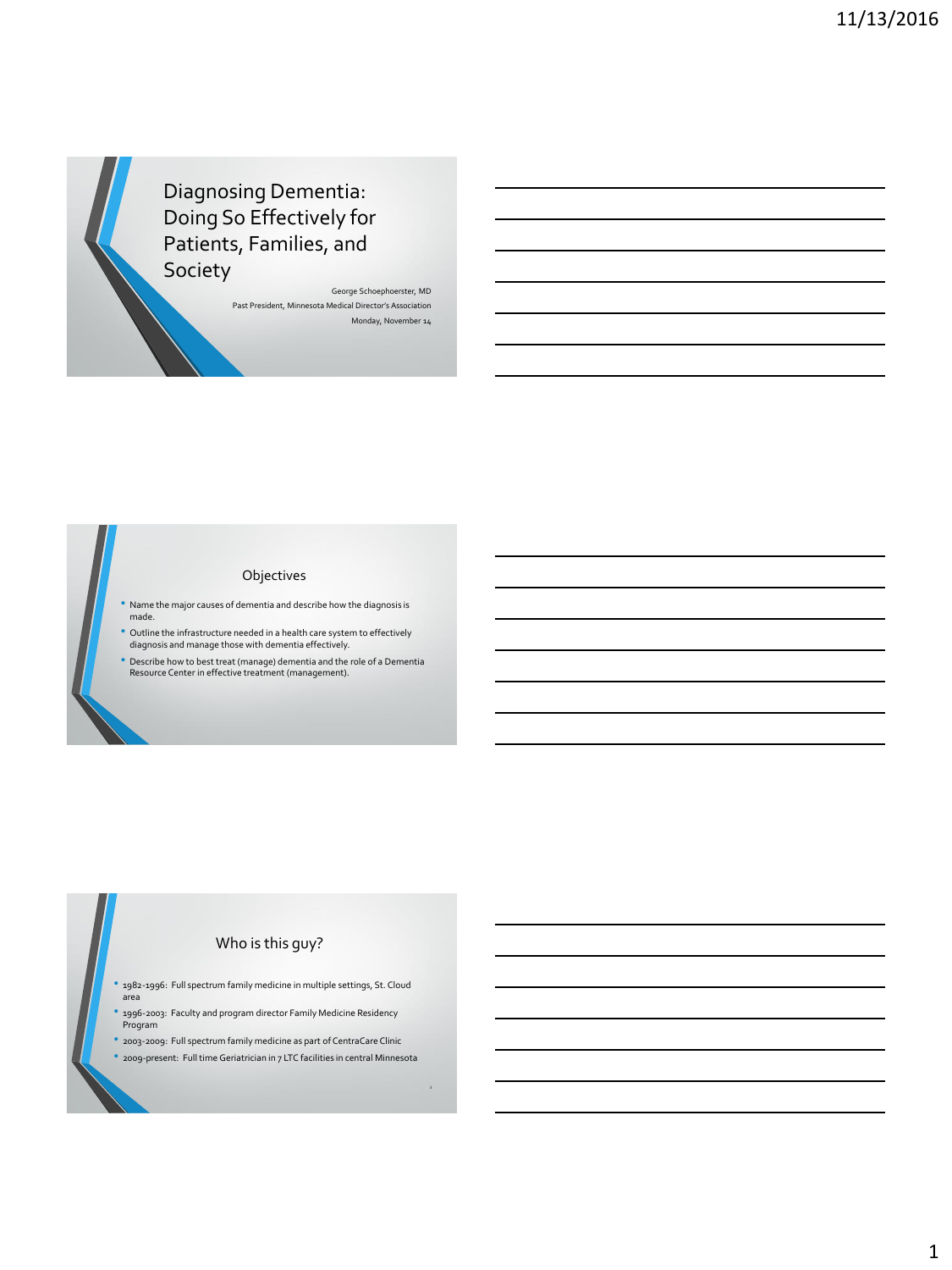### What is dementia?

- A chronic, persistent disorder of the mental processes caused by brain disease or injury and marked by memory disorders, personality changes, and impaired reasoning
- Another example of organ failure
	- Heart Failure
	- Kidney Failure
	- Brain Failure

#### Dementia: A Little history

- 2500 BC: Egyptians aware of loss of cognitive ability
- 1838: First described by a French psychiatrist • Soon labeled as senile dementia
- 1892: Senile plaques under microscope first described
- 1903: Dr. Alois Alzheimer (Germany) related the plaques, found on autopsy of a 55 y/o patient with early onset dementia, to her terminal illness

#### Alzheimer's: A Potential Public Health Crisis

- Scope of the problem
	- **5.2M** Americans with AD in 2013
	- Growing epidemic expected to impact **13.8M** Americans by 2050 and consume **1.1 trillion** in healthcare spending
	- Almost 2/3 are women (longer life expectancy)
- Some populations at higher risk
- Older African Americans (2x as whites)
- Older Hispanics (1.5x as whites)

Alzheimer's Association Facts and Figures 2014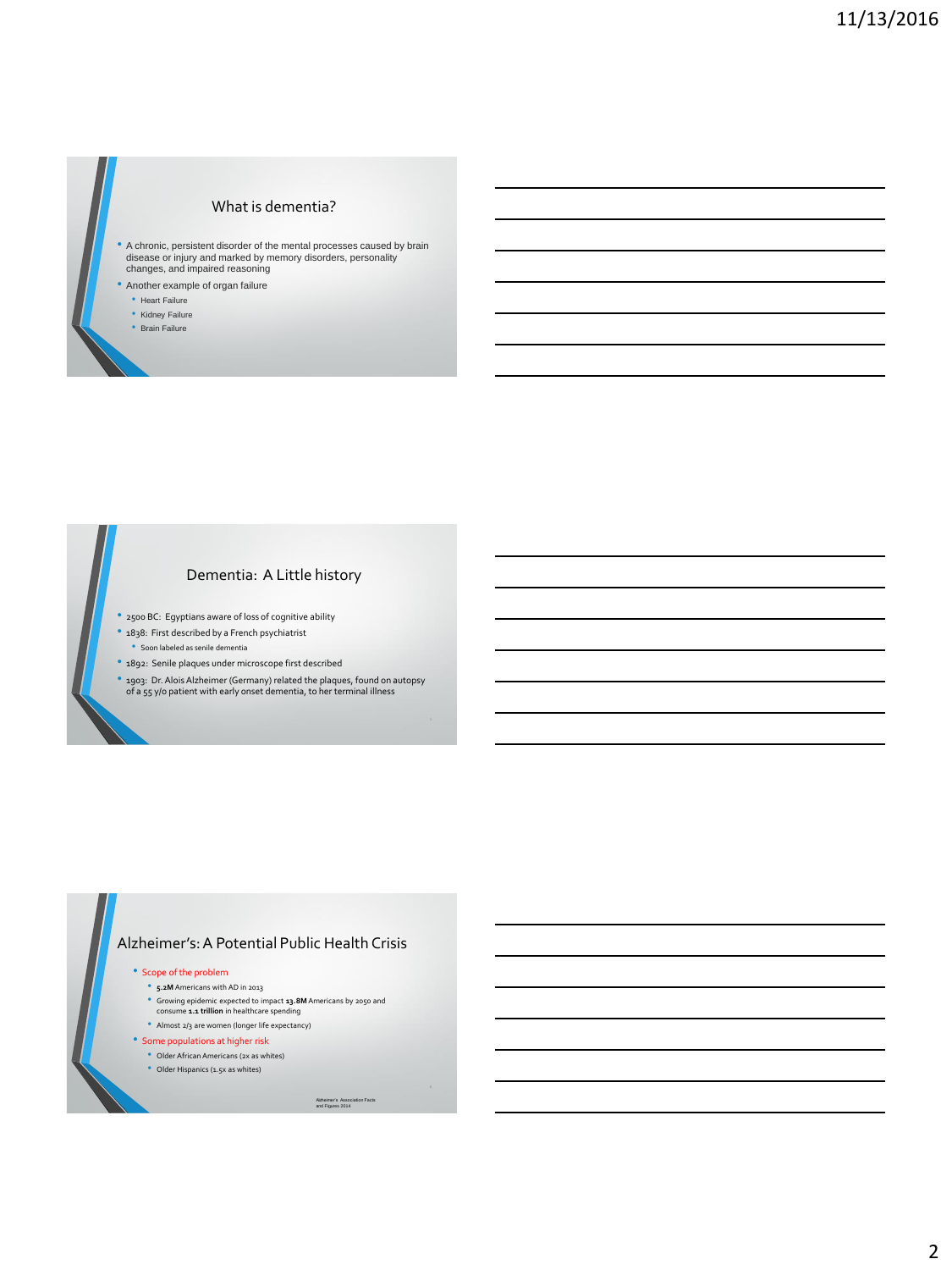### Base Rates

- 1 in 9 people 65+ (11%)
- 1 in 3 people 85+ (32%)
- $\bullet$  1 in 2 people 90+ (50%)

Alzheimer's Association Facts and Figures 2014





- 
- 
- 
- - -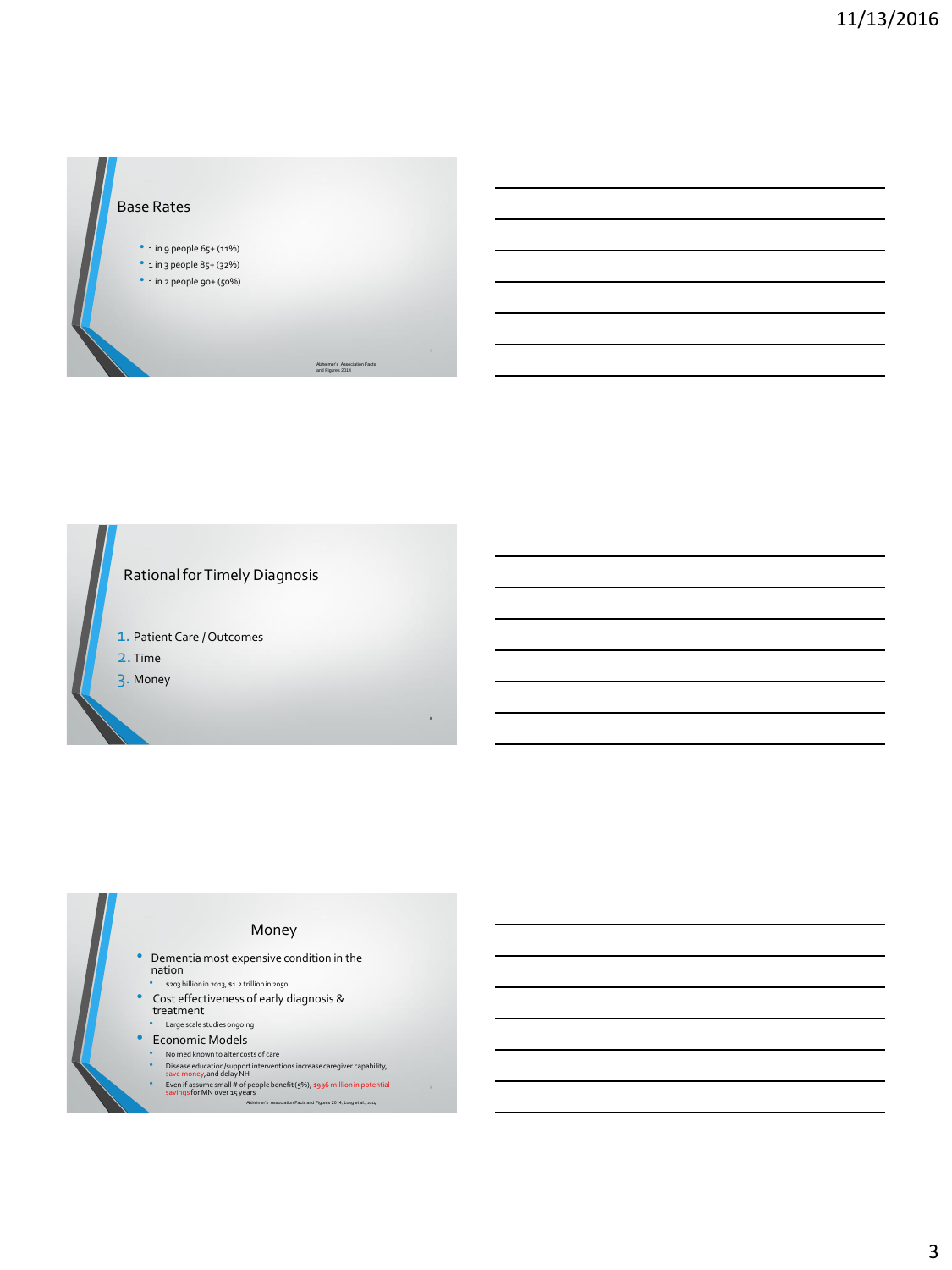

# Patient Outcomes

#### 1. Improve quality of life

- Patients can participate in decisions regarding their future care
- Decrease burden on family and caregivers

2. Intervene to promote a safe and happy environment that

- supports independence • RTC support/counseling intervention
- 
- Non-pharm intervention reduces NH placement by 30% and delays placement for others by 18+ months (

The message: You have a disease, but we can help you make life better for you and your family. <sup>11</sup>

Mittelman et al., 2006



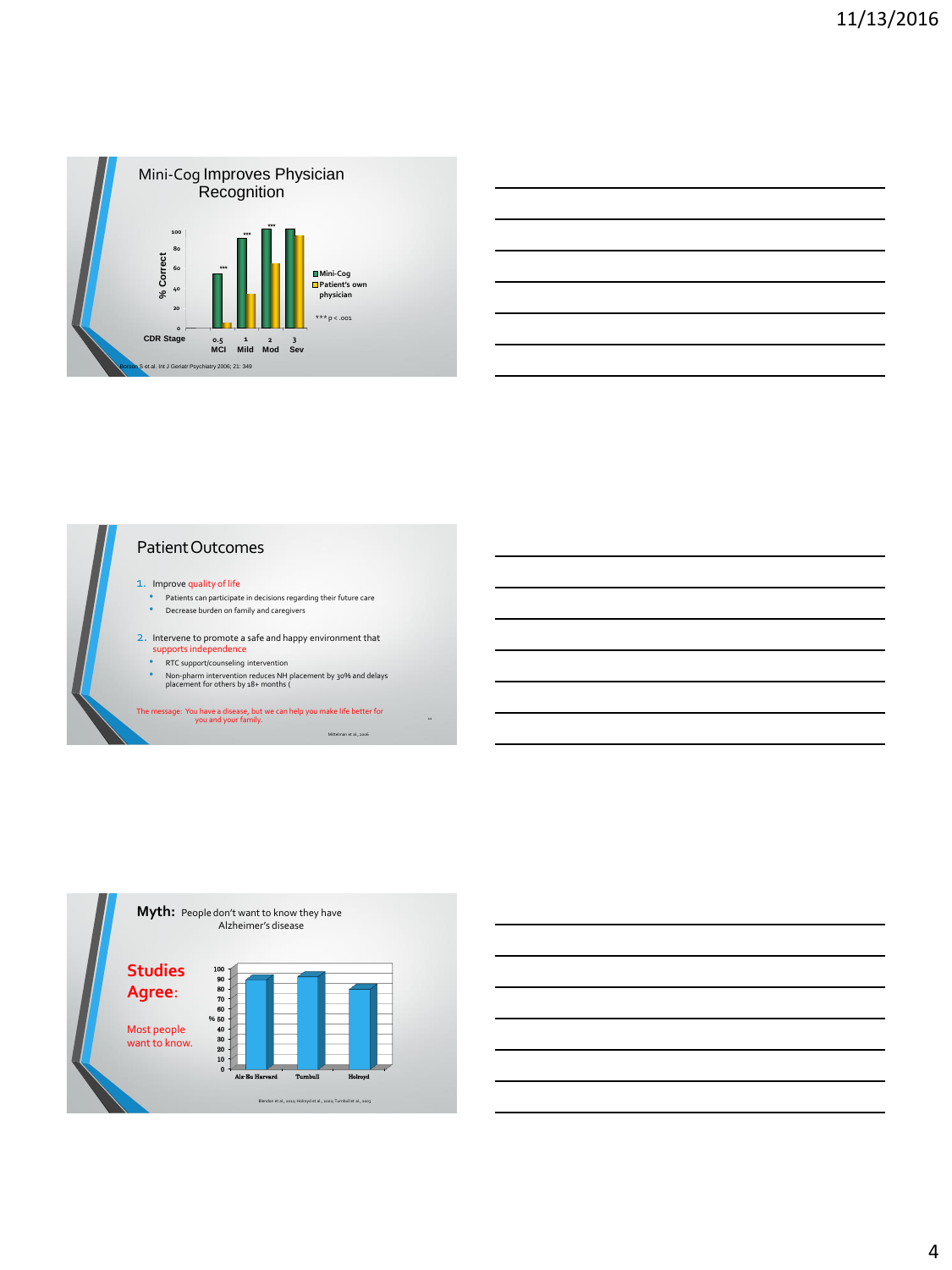

## Patient Outcomes

- 3. Improved management of co-morbid conditions • Underlying dementia = risk factor for poor compliance with ALL treatment goals (e.g., diabetes, hypertension, CHF, anticoagulation)
- 4. Reduce ineffective, expensive, crisis-driven use of healthcare resources
	- Unnecessary hospitalization (dehydration/malnourishment, medication mismanagement, accidents and falls, wandering, etc.)

The message: We want to provide you with high quality care that is proactive and cost effective



### Patient Outcomes

5. Treat reversible causes • NPH, TSH, B12, hypoglycemia, depression

The message: Maybe you don't really have dementia after all!

6. If you don't know about the AD comorbidity, your inability to effectively manage their chronic diseases will impact your quality scores.



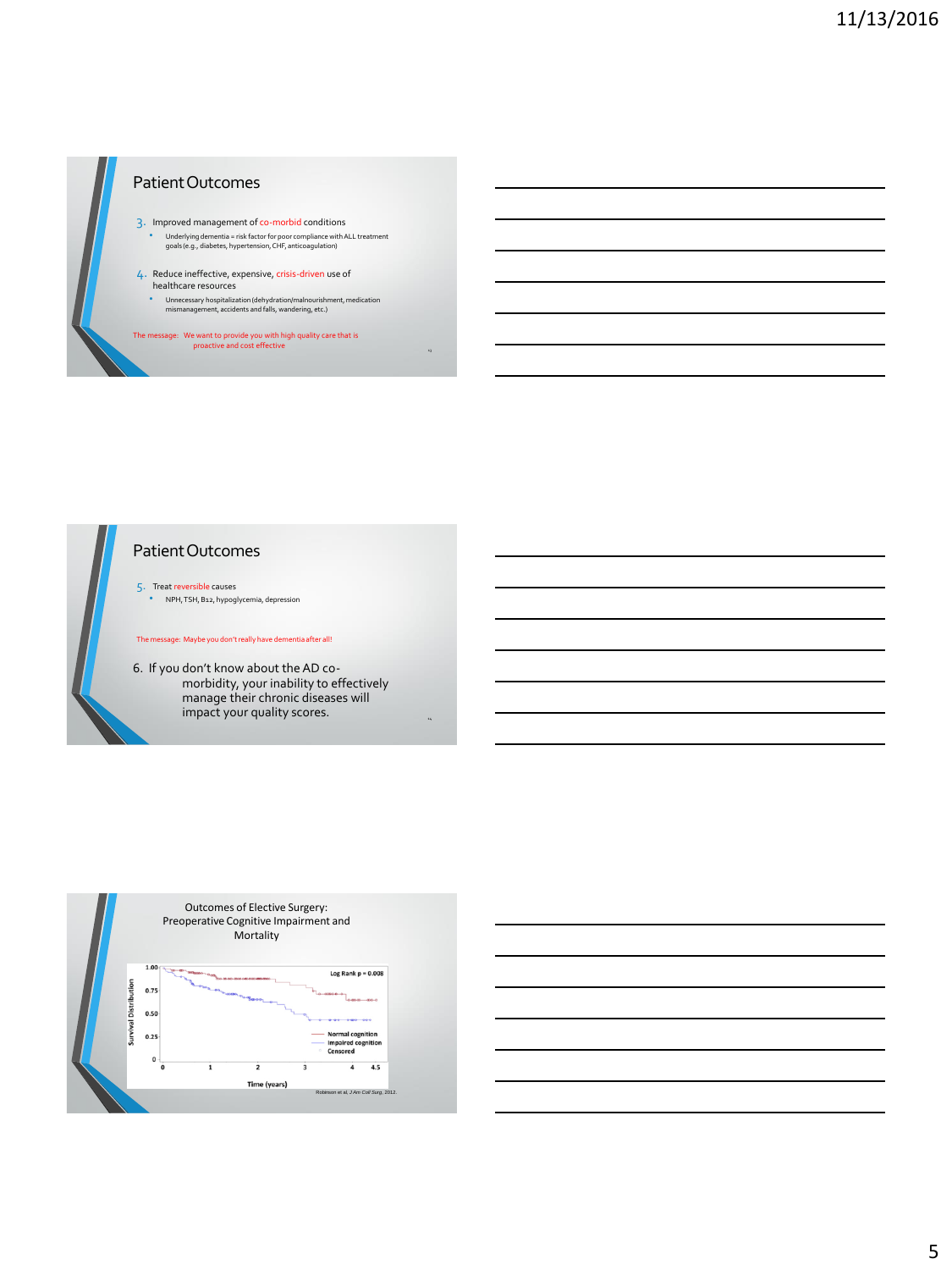

#### Cognitive Impairment Predicts Readmissions

**Mini-Cog Performance Novel Marker of Post Discharge Risk Among Patients Hospitalized for Heart Failure (Patel, 2015; Cleveland Clinic)**

• Method: 720 patients screened with MiniCog during hospitalization for HF

- Results: 23% failed screen (M age 78, 49% men) • MiniCog best predictor of readmission over 6 mos. among 55 variables
	- $\bullet$  Stronger than length of stay, cause of HF, and even comorbidity status
	-
	- Readmission rate 2 times higher among screen fails Fails discharged to facility (vs. home) had lower readmission rates within first 30 days



## Cognitive Impairment Identification

• Screening

- Case Finding
	- Start with screen, for instance Mini-Cog
	- If fails, get further family history and more extensive cognitive screen, like MMSE, MOCA, or SLUMS
	- If abnormal, do W/U or refer to dementia champion, either within your practice or outside of it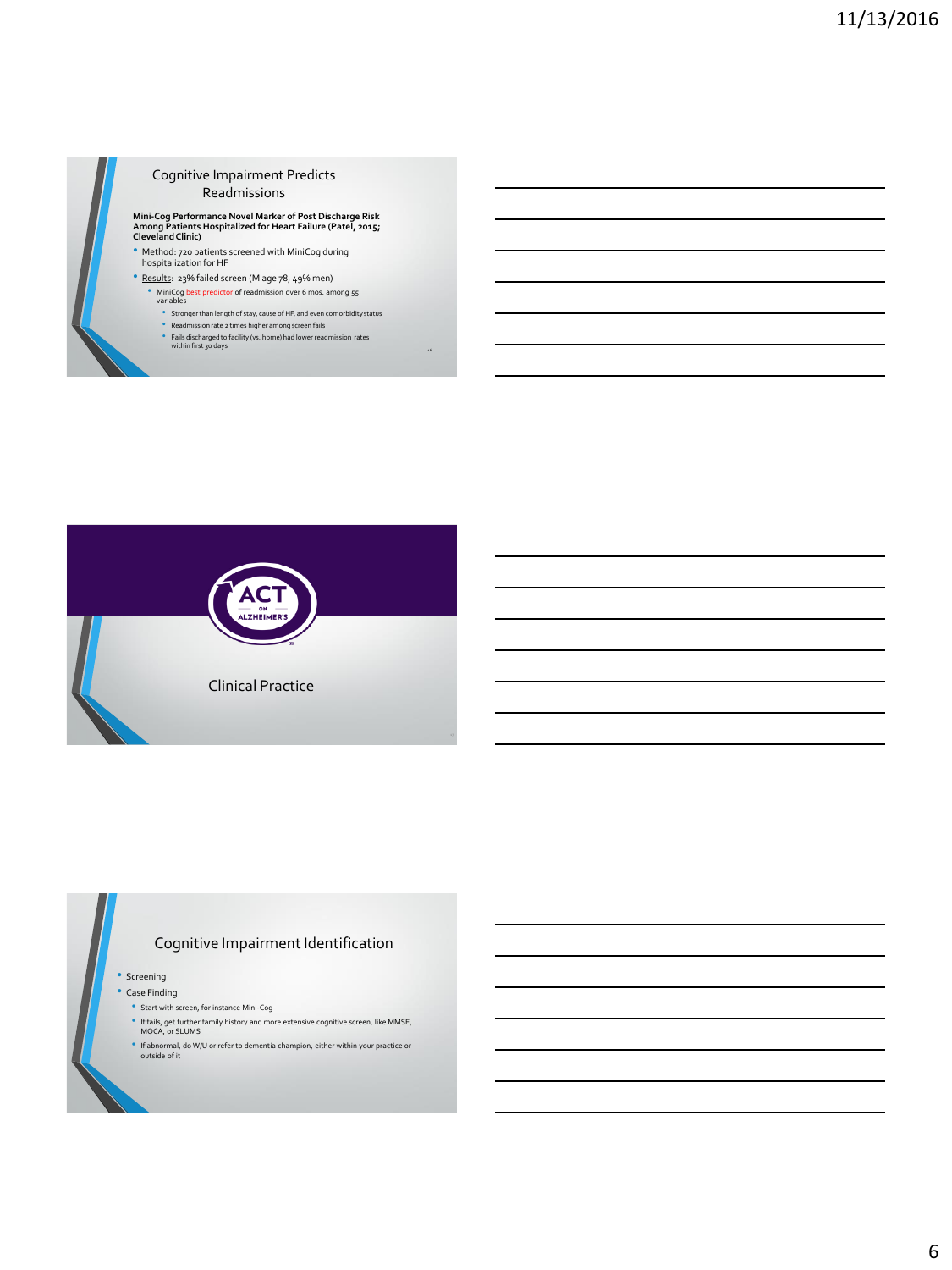## Signs and Symptoms of Dementia

Alzheimer's Association, 2009

- Memory loss • Confusion
	-
- Disorientation to time or place Getting lost in familiar locations
- Impairment in speech/language Trouble with time/sequence relationships
- Diminished insight
- 
- Poor judgment/problem solving Changes in sleep and appetite Mood/personality/behavior changes (BPSD)
- 
- 
- Wandering Deterioration of self care, hygiene Difficulty performing familiar tasks, functional decline

## Issues we look for in practice

• Red flags

- 
- Repetition (not normal in 7-10 min conversation) Tangential, circumstantial responses Losing track of conversation
- 
- Frequently deferring answers to family member Over reliance on old information/memories
- 
- Inattentive to appearance Unexplained weight loss or "failure to thrive"

## Practice Tips

• Intact older adult should be able to:

- Describe at least 2 current events in adequate detail (who, what, when, why, how)
- Describe events of national significance
- 9/11, New Orleans hurricane disaster, 2016 election, etc.
- Name or describe the current President and an immediate predecessor
- $^{\circ}\,$  Describe their own recent medical history and report the conditions for which they take medication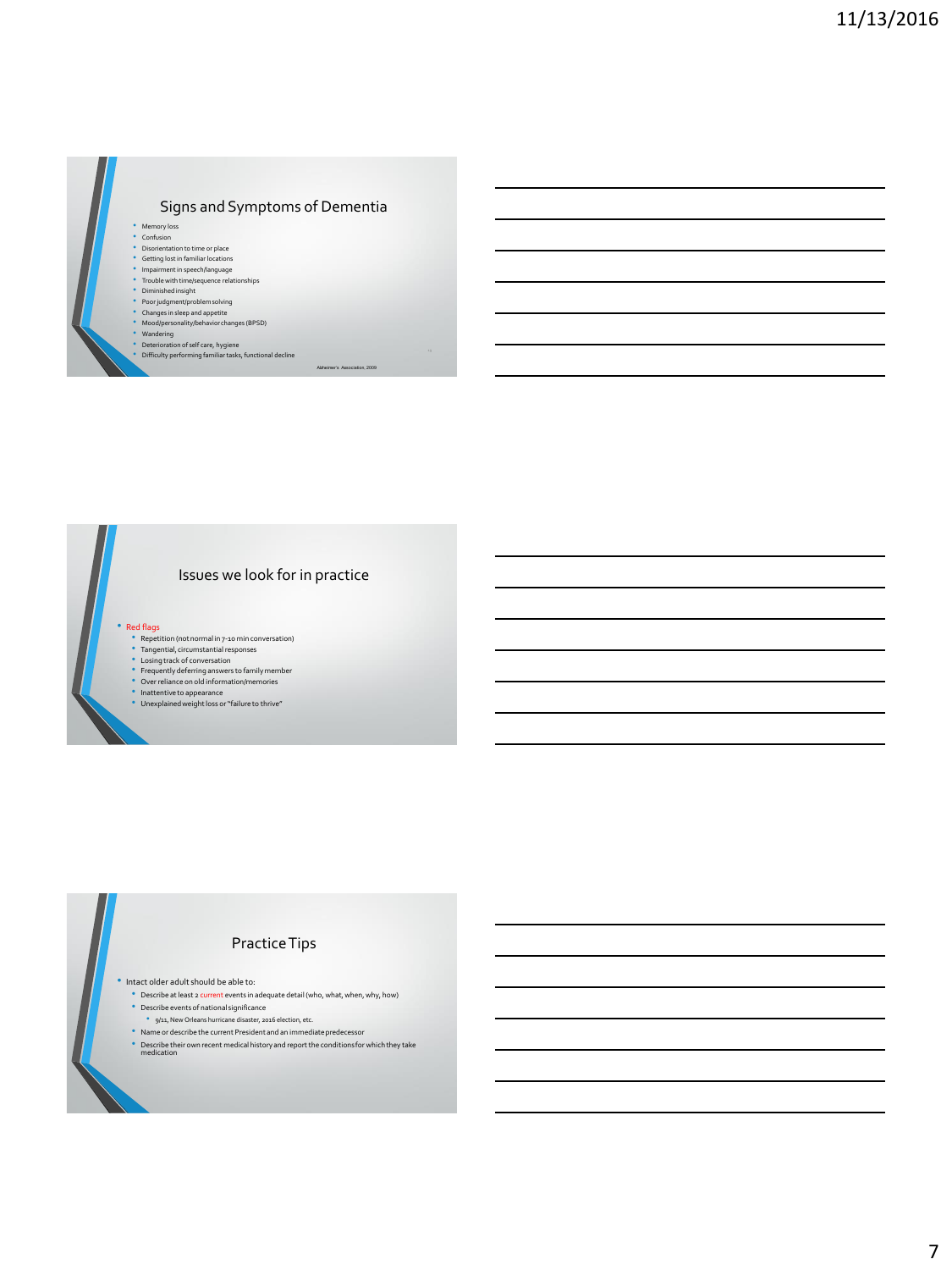

#### • Family observations:

- ANY instances whatsoever of getting lost while driving, trouble following a recipe, asking same questions repeatedly, mistakes paying bills
- These concerns should be taken seriously: by the time family report problems, symptoms have often been present for quite a while and are likely getting worse

#### • One question to consider:

- If this patient was alone on a domestic flight across the country and the trip required a layover with a gate change, would he/she be able to manage that kind of mental task on his/her own?
- If answer is "not likely" for a patient of any age: RED FLAG



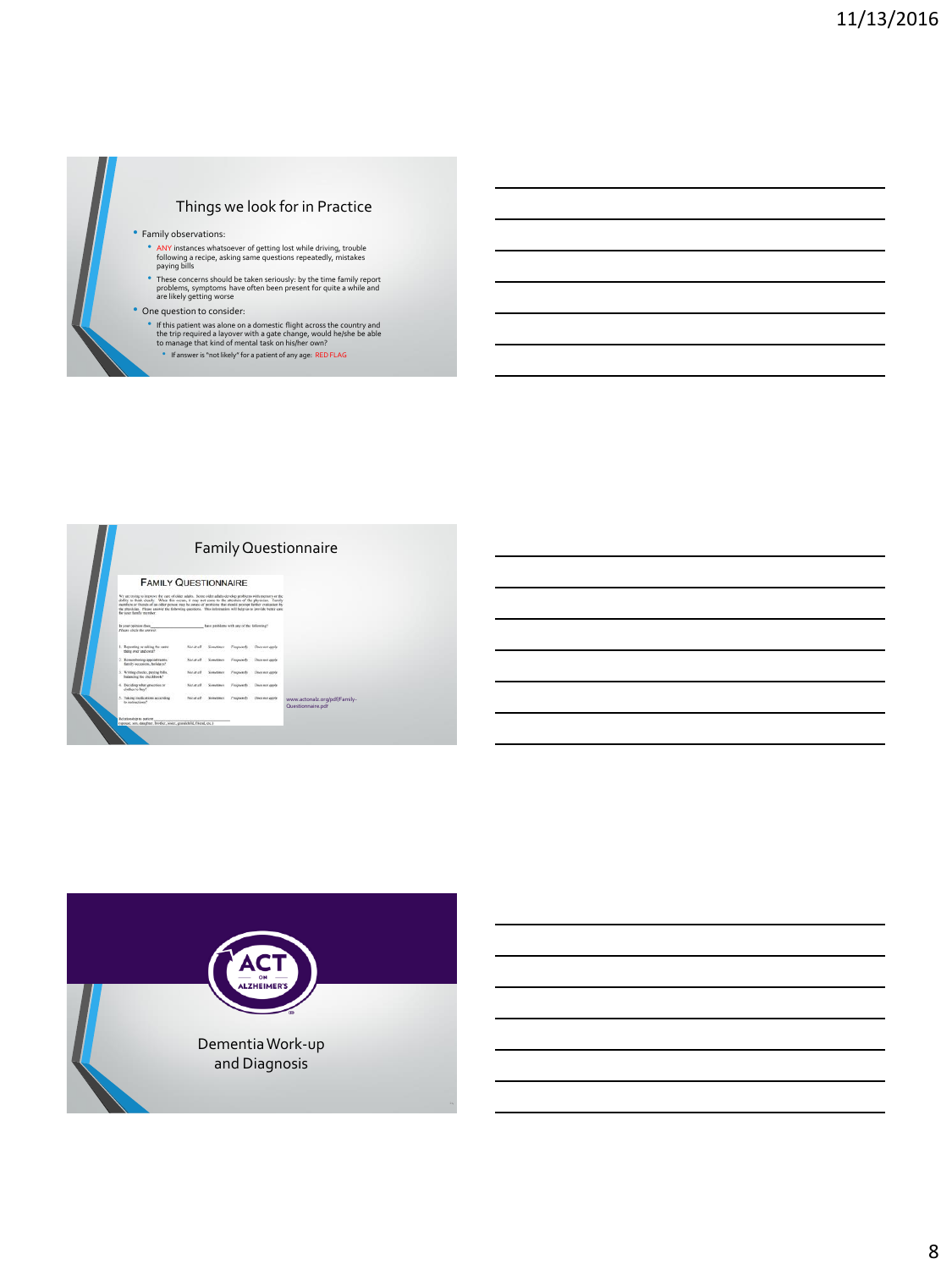

|                                                             |  | <u> 1989 - Andrea Santa Andrea Andrea Andrea Andrea Andrea Andrea Andrea Andrea Andrea Andrea Andrea Andrea Andr</u> |
|-------------------------------------------------------------|--|----------------------------------------------------------------------------------------------------------------------|
|                                                             |  |                                                                                                                      |
|                                                             |  | <u> 1989 - Andrea Santa Andrea Andrea Andrea Andrea Andrea Andrea Andrea Andrea Andrea Andrea Andrea Andrea Andr</u> |
| <u> 1989 - Andrea Branden, amerikansk politik (d. 1989)</u> |  | the control of the control of the                                                                                    |
|                                                             |  |                                                                                                                      |
|                                                             |  |                                                                                                                      |

## Dementia Diagnosis

(Neurocognitive Disorder) (DSM-5, released in 2013)

- Evidence from the history and clinical assessment that indicates significant cognitive impairment in at least one of the following cognitive domains: • Learning and memory (impaired ability to learn or acquire and remember new information—3 items in 5 minutes)
	- Executive function (impaired reasoning and handling of complex tasks, poor judgment) • Language
	- Perceptual-motor function
	- Complex attention
	-
	- Social cognition (changes in personality, behavior or comportment) Recognize thoughts, beliefs, and intentions in oneself and others (often referred to as theory of mind)
		-
		- Identify basic emotions such as happiness, sadness, fear, anger, disgust, and surprise in others (emotion processing)  $\bullet$  Make decisions by weighing choices associated with variable rewards and punishments



#### Dementia

- The impairment must be acquired and represent a significant decline from a previous level of functioning
- 
- The cognitive deficits must interfere with independence in everyday activities
- In the case of neurodegenerative dementias such as Alzheimer disease, the disturbances are of insidious onset and are progressive, based on evidence from the history or serial mental-status examinations
- The disturbances are not occurring exclusively during the course of delirium
- 
- The disturbances are not better accounted for by another mental disorder (e.g., major depressive disorder, schizophrenia)
- Cognitive impairment established by history-taking from the patient *and* a knowledgeable informant; and objective bedside mental status examination or neuropsychological testing
	-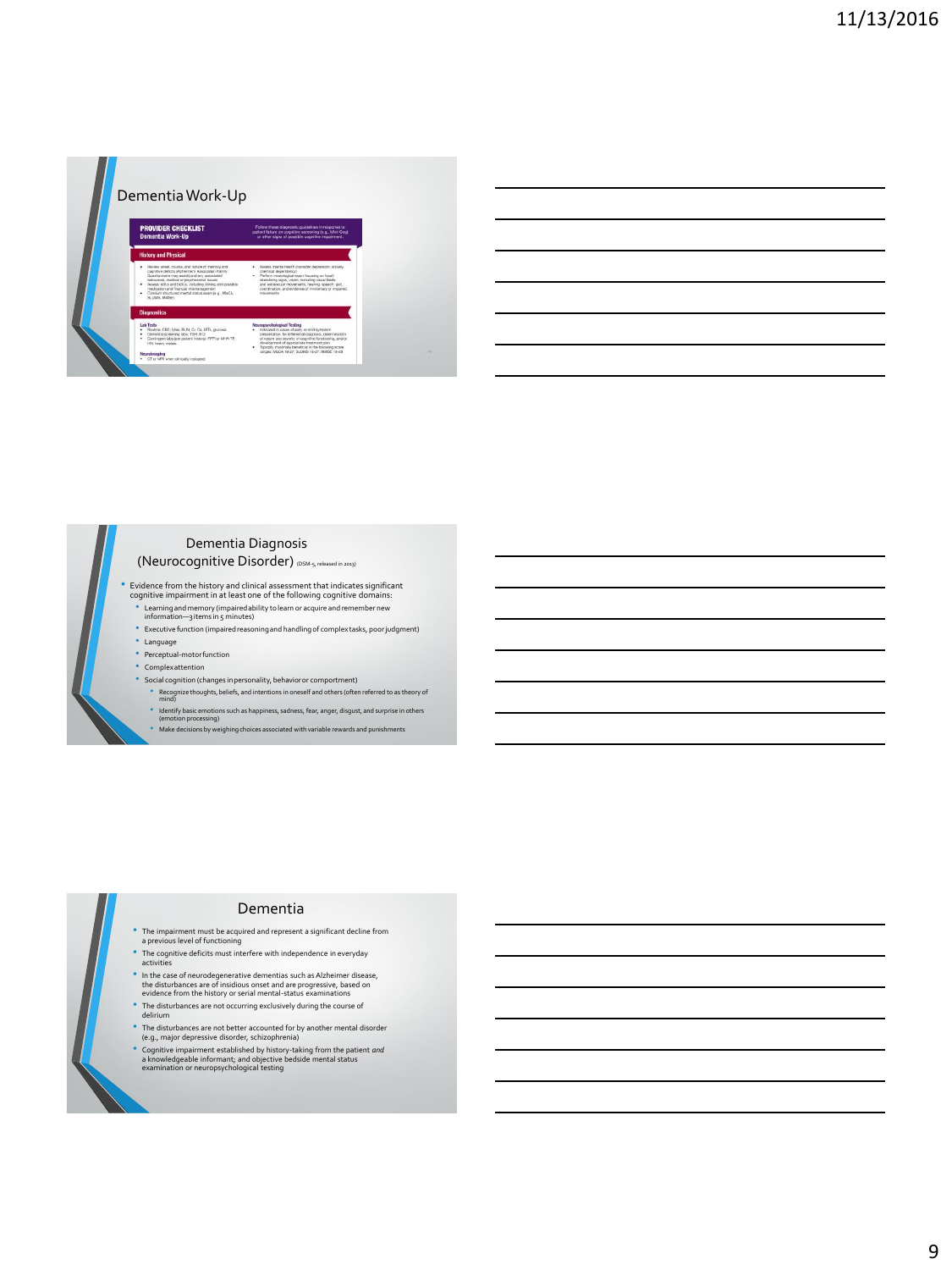



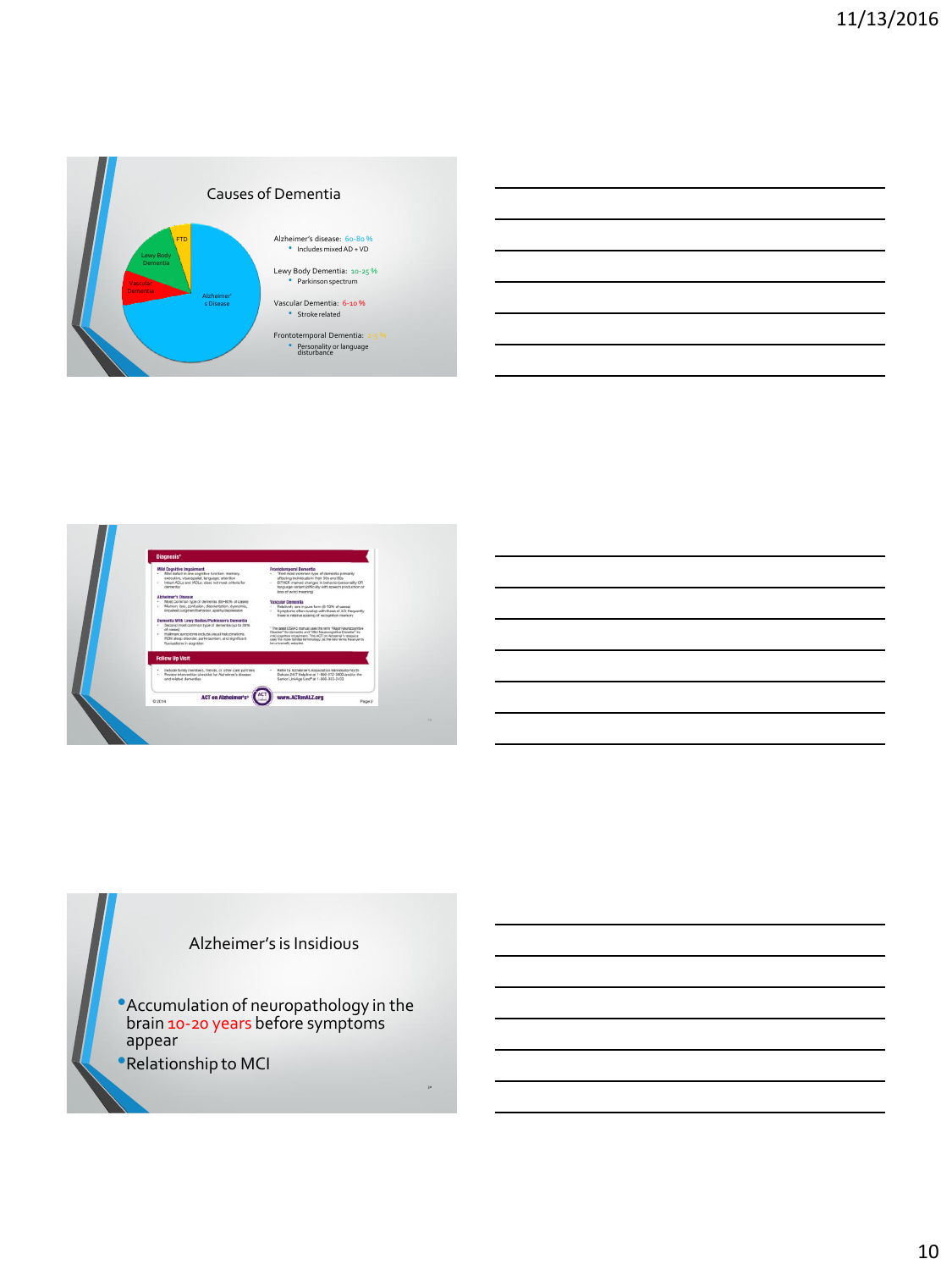

## Risk Factors for Alzheimer's

• Age

- Family History
- APOE-e4 (apolipoprotein)
- Cardiovascular Disease risk factors

• Head Trauma

## Alzheimer's Dementia: It's history

- 1984: Plaques made up of B-amyloid protein
- Until 1985, Alzheimer's disease thought to be different than senile dementia
- Now neurodegeneration called neurofibrillary tangles under microscope
- Second protein called Tau
- These proteins accumulate and are neurotoxic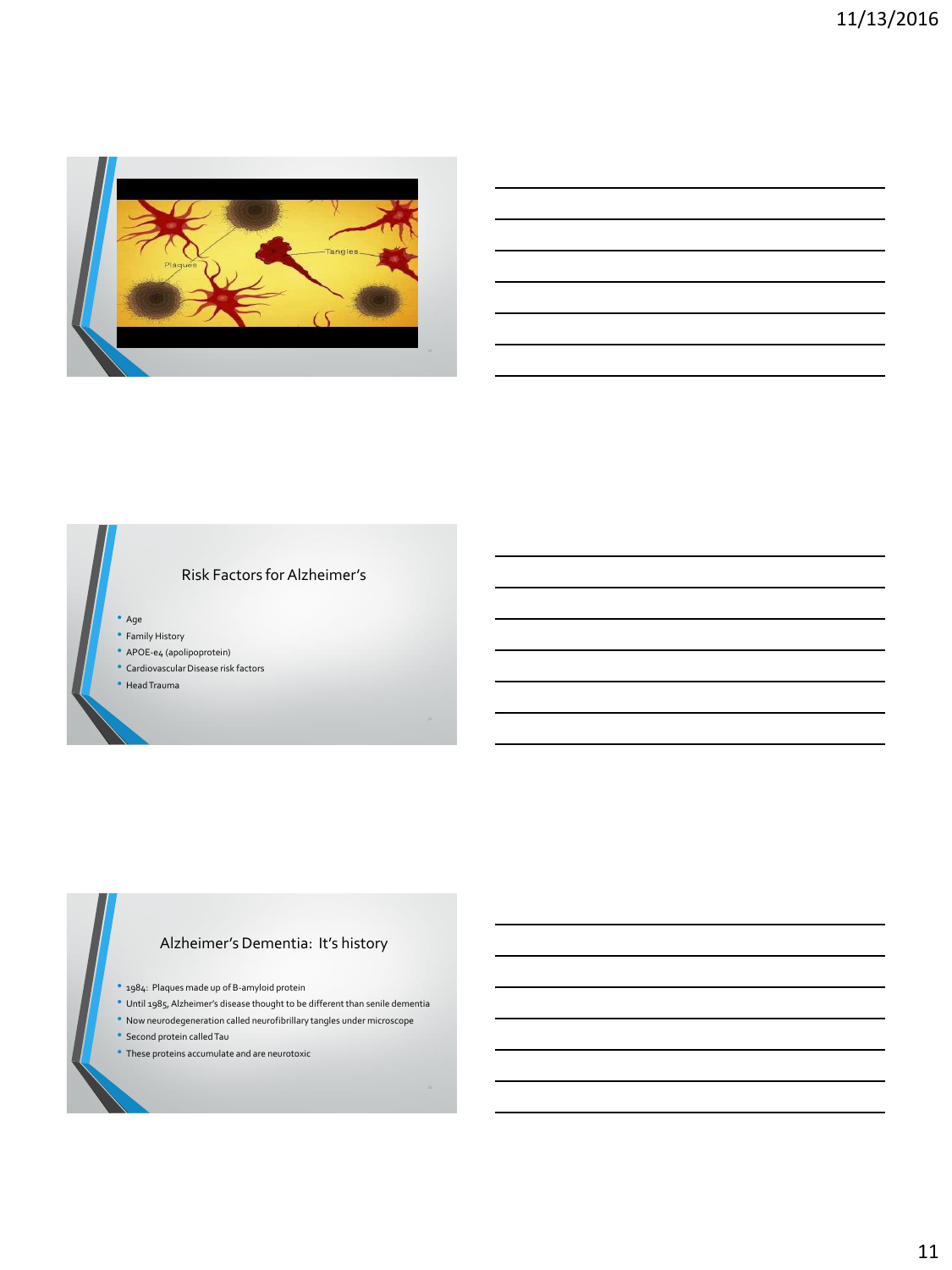



## Delivering the Diagnosis

- Connect patient/family to community resources
	- Care for both patient and caregiver
	- Examples: Senior linkage line, Alzheimer's Association
- Discuss follow-up
	- Want to see patient and family member at regular intervals (e.g., q 6 months) for proactive care
	- Discuss involvement of care coordinator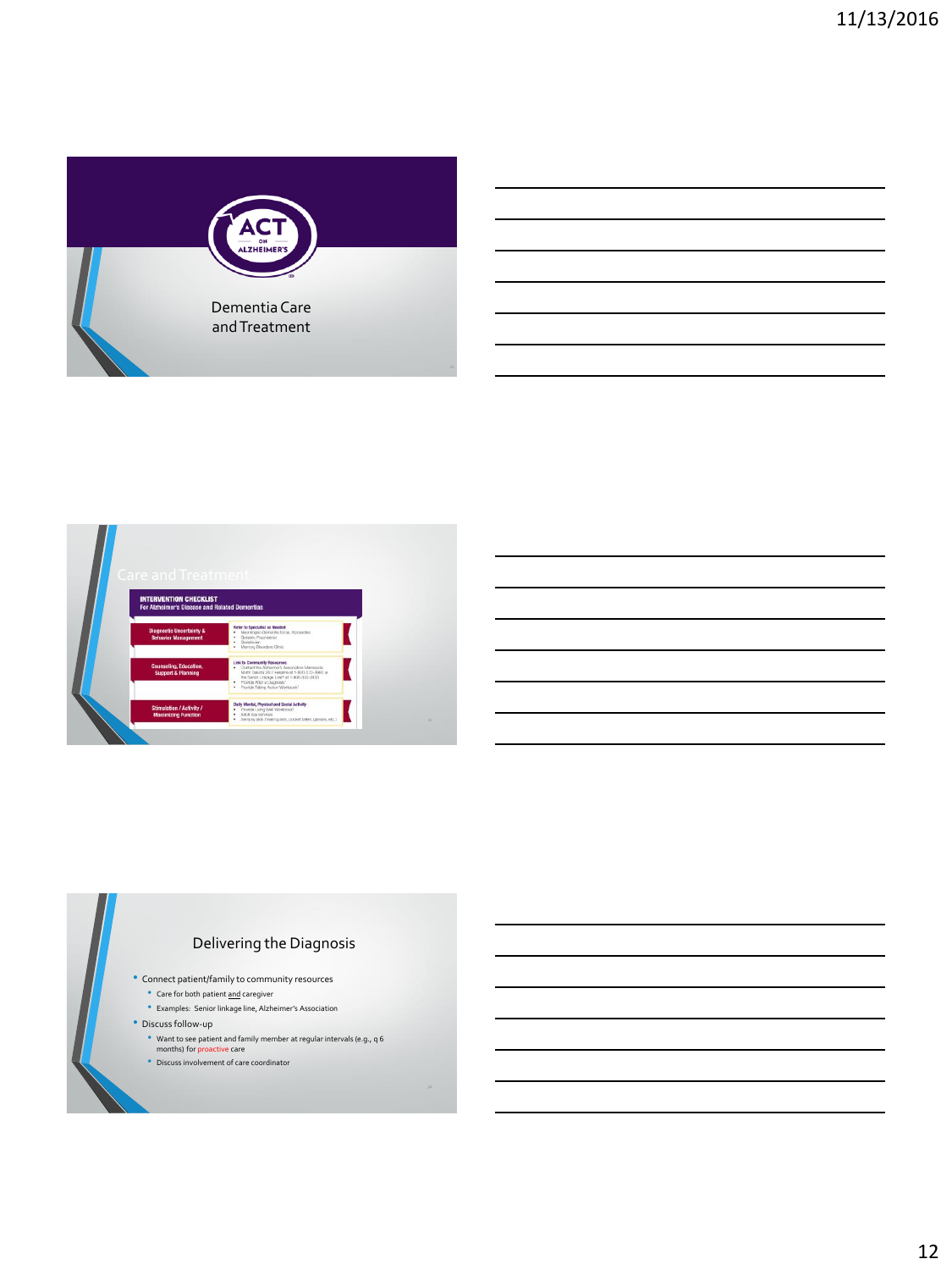## Delivering the Diagnosis

• Address immediate problems:

- Management of medications, finances, meals
- Driving
- Home safety
- Caregiver burnout
- Social isolation
- Inactivity/lack of exercise
- Encourage family involvement/assignments
	- Family need to accompany patient to doctor appts.



## Delivering the Diagnosis

- Recommend future actions
	- Create a 'Plan B'
	- What if primary caregiver is suddenly unavailable?
	- Begin to investigate home care, AL, LTC, other living options
	- Develop transportation options
	- Complete Advance Directives
	- Consider future medical care (ACP)—how aggressive?
	- Consider exploring a medical/legal Power of Attorney

Zaleta & Ca

#### Treatment: Medications

- Cholinesterase inhibitors
	- Donepezil, Rivastigmine, Galantamine, Cognex
	- Possible side effects: nausea, vomiting, syncope, dizziness, anorexia
- NMDA receptor antagonist
- Memantine
- Possible side effects: tiredness, body aches, dizziness, constipation, headache
- 
- Current medications
	- Help functioning at synapses, but don't impact cell death Are too late in the process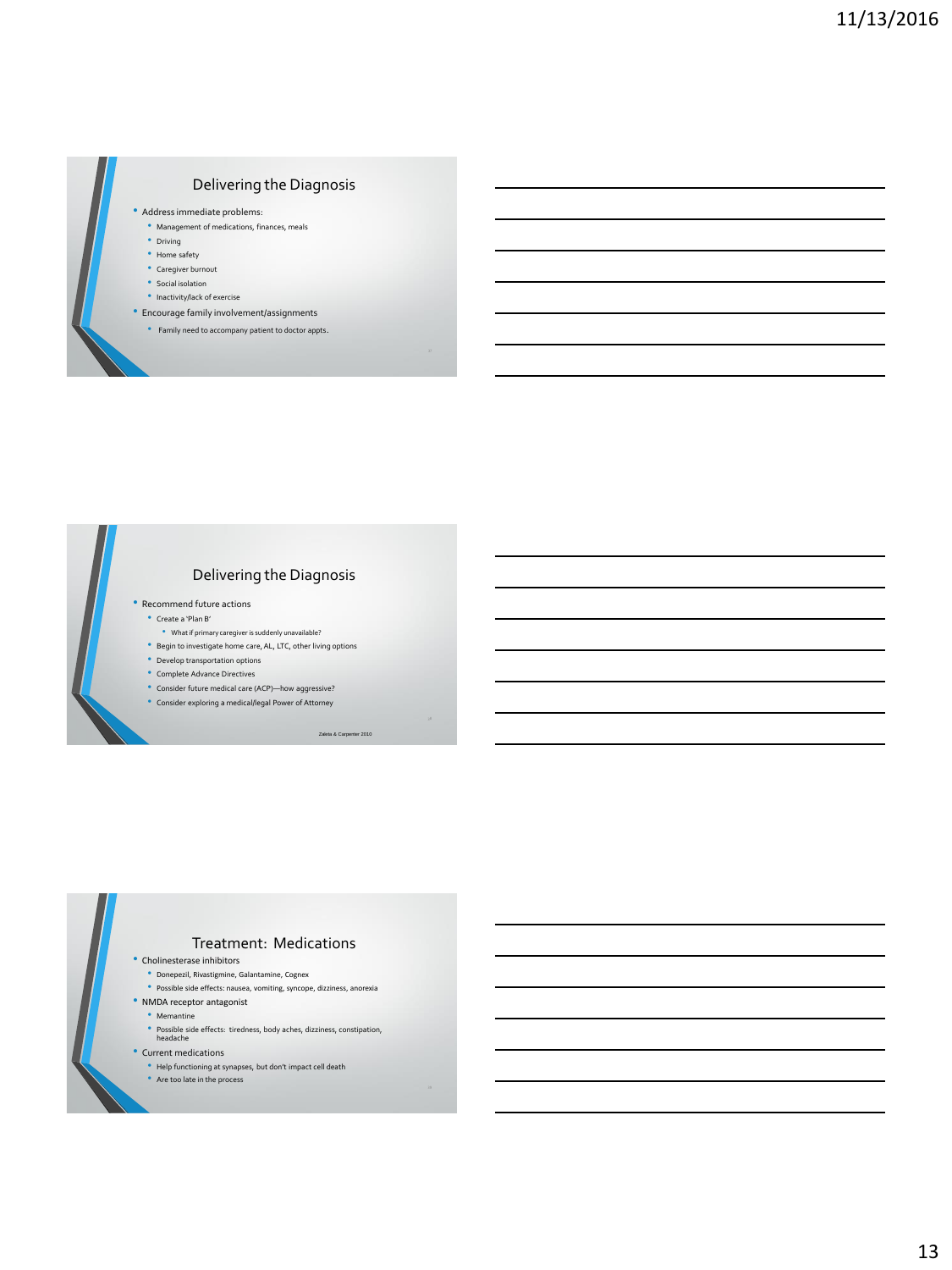

### Care and Treatment

- The care for patients with Alzheimer's has very little to do with pharmacology and more to do with psychosocial interventions
- Involve care coordinator
- Connect patient and family to experts in the community
	-
	- Example: Alzheimer's Association Refer every time, at any stage of disease, and for every kind of dementia
	- Stress this is part of their treatment plan and you expect to hear about their progress at next visit





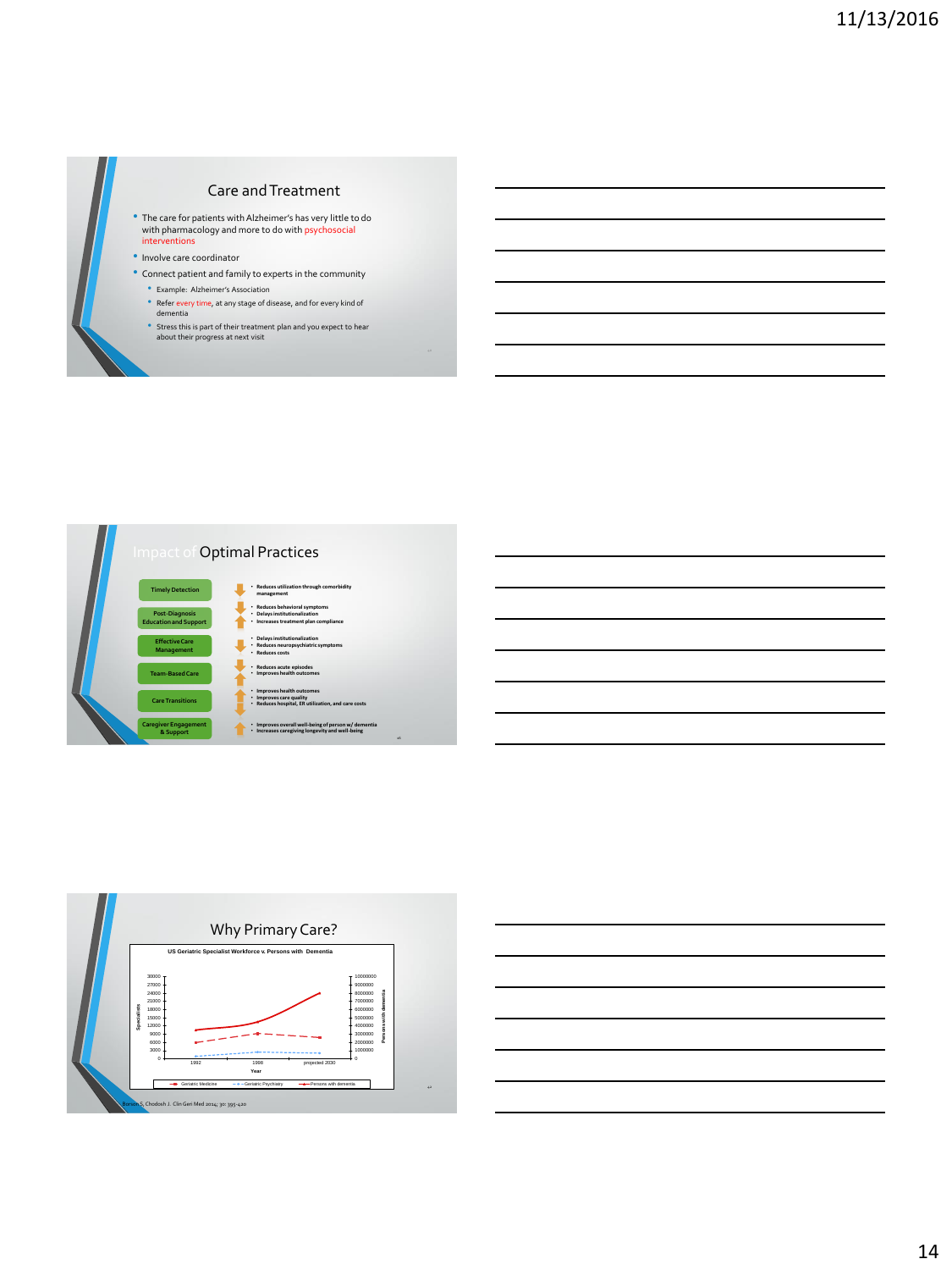## Next steps for this Public Health Crisis

• SBMS Circle of Health Dementia Campaign (October 24)

- Previous vaccination and pain management campaigns
- In combination with the Central Minnesota Council on Aging, they are doing the background work for developing a Dementia Resource Center To help secure regional capacity for dementia diagnosis and management

### Needs Assessment

#### • SBMS Leadership

- Unlet primary care clinics find a champion and structure their practices in a way<br>to meet need for screening, case finding and ongoing management<br>If dentify and secure local and regionals subspecialists (neurology/psychiat
- 
- Help neurologists structure practice in a way to minimize referral times
- Obtain adequate neuropsych testing capacity
- Educate all relevant providers in diagnosis and management of dementia, including care plan development
- 
- Develop a region wide standardized approach to screening, diagnosing and managing dementia

#### Needs Assessment

#### • Dementia Resource Center (Virtual?)

- Provide family education on cognitive issues before and after diagnosis
- Assist patient/care giver in navigating through the entire dementia journey through the remainder of their life
- Connect patient/care givers to relevant community resources (including diagnostic and medical management capabilities), legal advice and financial matters, as needed
- Help secure adequate community resources when the region lacks capacity
- 
- Improve communication of diagnosis, management and associated care plan across entities
- Provide family care consultation, support and assistance in decision-making in all relevant matters, as needed